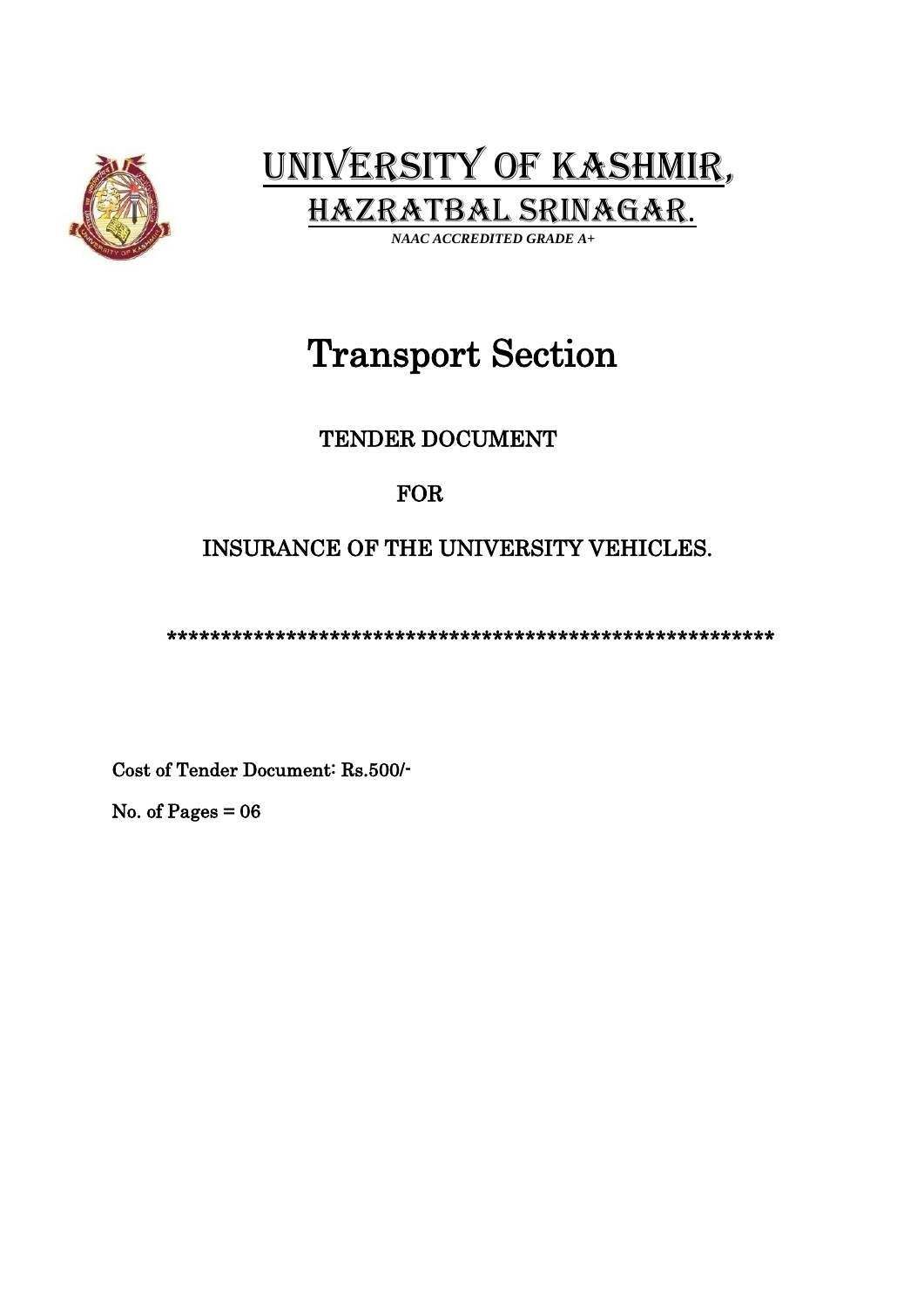I N D E X

| S.NO. | <b>DETAILS</b>                                                                    | PAGE NO/s. |
|-------|-----------------------------------------------------------------------------------|------------|
| 01.   | <b>Tender Notice</b>                                                              | 01         |
| 02.   | Specification/Detail of Vehicles                                                  | $02 - 05$  |
| 03.   | General terms & conditions/ Documents to be attached with<br><b>Technical Bid</b> | 06         |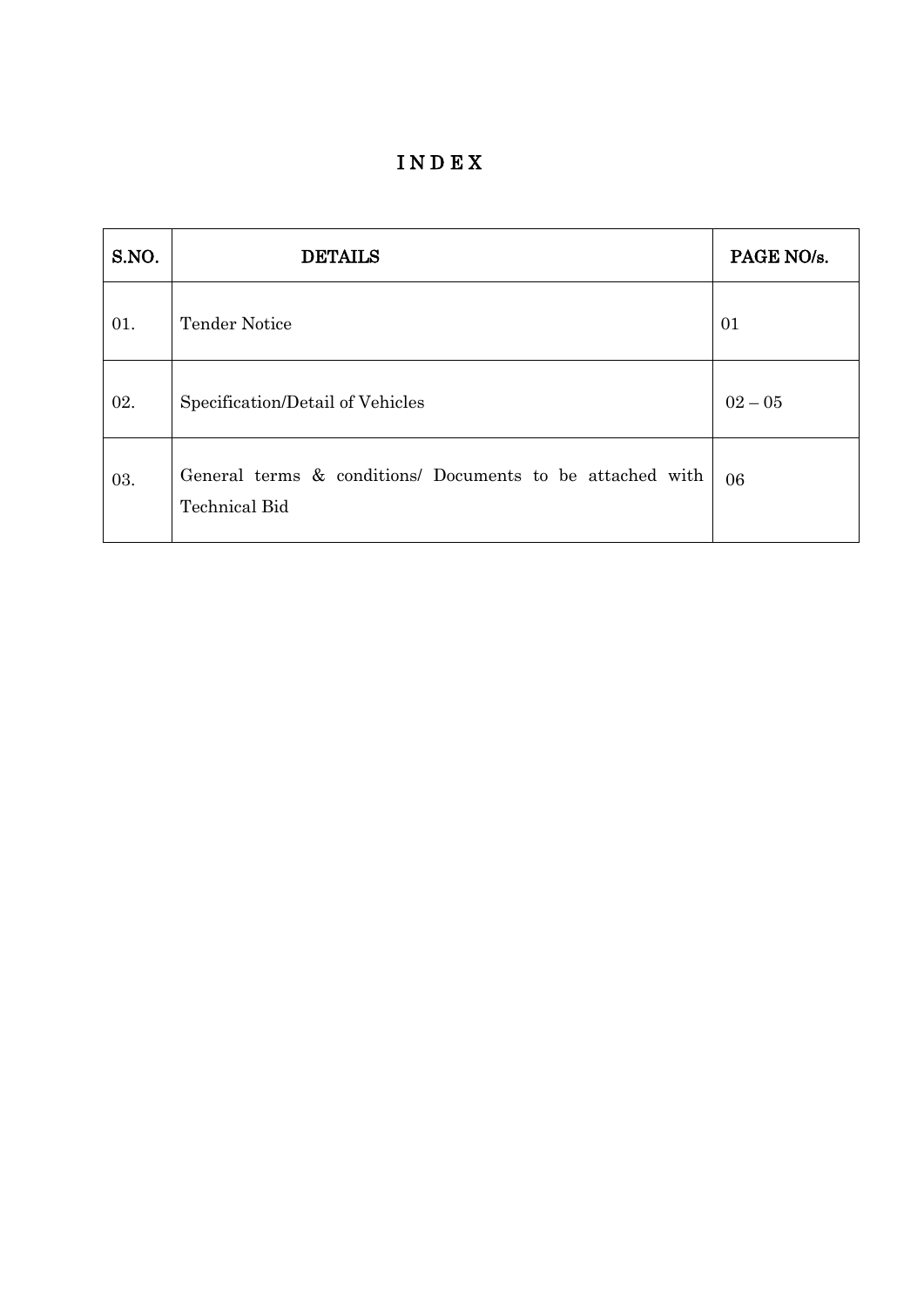

# UNIVERSITY OF KASHMIR, HAZRATBAL SRINAGAR.

 *NAAC ACCREDITED GRADE A+* 

#### *(Transport Section)*

#### *…..………………………………………………………………………..* **NOTICE INVITING E-TENDERS FOR INSURANCE OF UNIVERSITY VEHICLES.**

For on behalf of the University of Kashmir, E-Tenders are invited in two bid system from the Govt. registered Insurance companies/Agencies duly approved by the Insurance Regulatory & Development of India for Insurance of University Vehicles for the financial year 2021–2022. The terms & conditions and other details can be downloaded from the University website [www.kashmiruniversity.ac.in](http://www.kashmiruniversity.ac.in/) as per the schedule given below:

| S.No. | Particulars                             | Date       |
|-------|-----------------------------------------|------------|
| 01.   | Date of Issuance of Tender Notice       | 12.4.2021  |
| 02.   | Date of Downloading Bid Documents       | 12.4.2021  |
| 03.   | <b>Bid Submission Start Date</b>        | 12.4.2021  |
| 04.   | <b>Bid Submission End Date</b>          | 26.4.2021  |
| 05.   | Last date for Submission of Hard Copies | 24.4.2021  |
| 06.   | Date & Time of opening of Technical Bid | 27.4.2021  |
| 07.   | Date & Time of opening of Financial Bid | 29.04.2021 |

The bidders have to upload scanned copies of all necessary documents as mentioned in the bid/tender document. The Hard copies of Technical bid as well as checklist of required in a sealed envelope super-scribed "tender for Insurance of University Vehicles" must reach to the Office of the Registrar, University of Kashmir, Hazratbal, Srinagar, J & K-190006 by or before 26.04.2021 up to 3:00 p.m. failing which tender will be liable for rejection. Further, Tender incomplete in any respect shall be again liable for rejection.

No.F(Insurance-University Vehicles)UT/KU/21 Deputy Registrar Dated:12.04.2021 Transport

Copy to:

- ➢ I/C Director IT&SS with the request to facilitate uploading of the E-Tender Notice on e-tedering Website;
- ➢ Chief Accounts Officer for information;
- P.A to Registrar for kind information of the Registrar;
- ➢ File.

| $_{\text{Sum}}$<br>the<br>ОI<br>ี ภ เา เ<br>.<br>.<br>----- |
|-------------------------------------------------------------|
|-------------------------------------------------------------|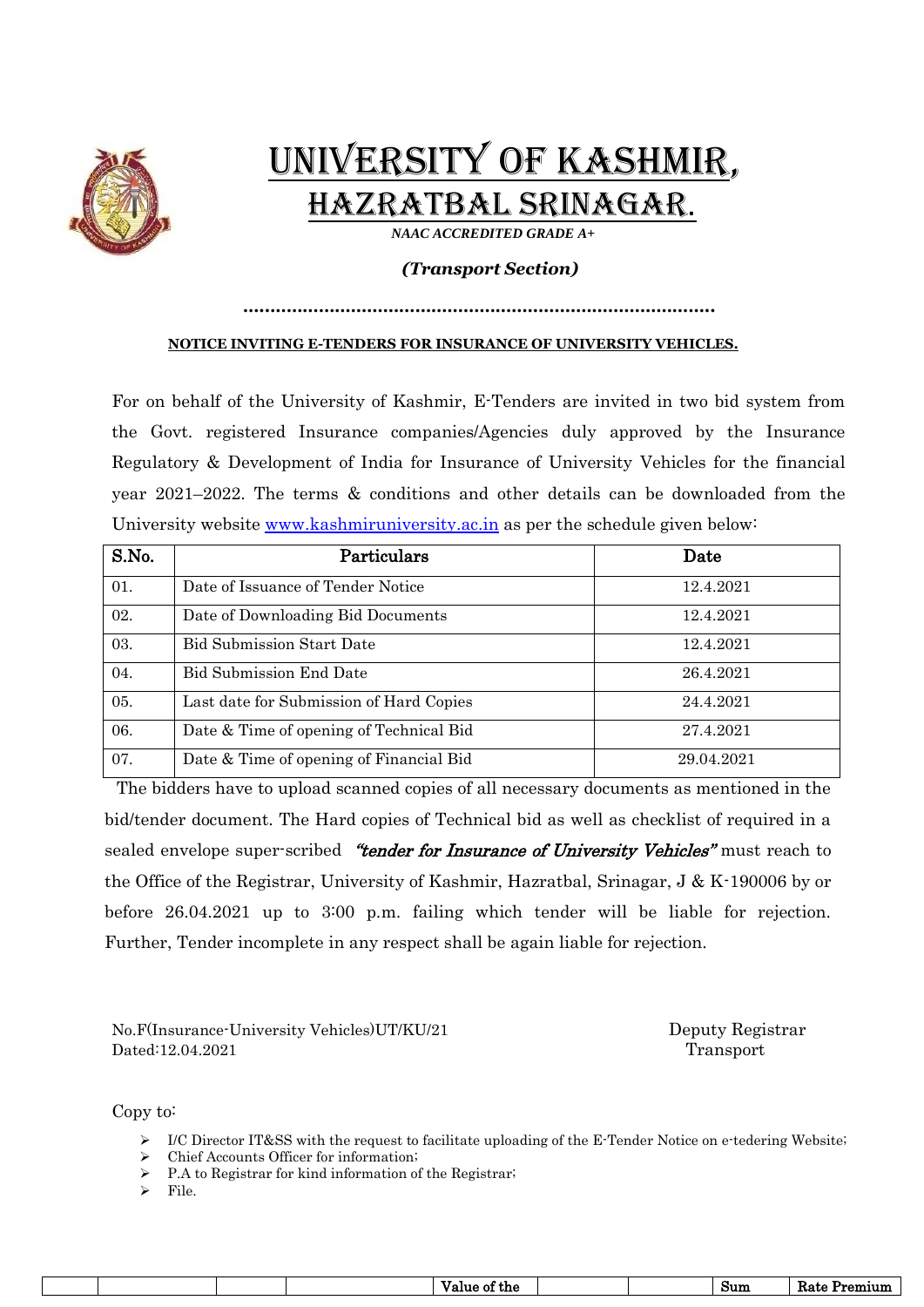| S.No.    | Vehicle with<br>Reg. No. | Model | Name of the<br>Manufacturing<br>Company | Vehicle at<br>the time of<br>purchase | Seating<br>Capacity | Claim of<br><b>Bonus</b> | Assured<br>for the<br>Vehicle | per Annum<br>for the Vehicle |
|----------|--------------------------|-------|-----------------------------------------|---------------------------------------|---------------------|--------------------------|-------------------------------|------------------------------|
| $\bf{I}$ | П                        | Ш     | IV                                      | $\mathbf{V}$                          | $\mathbf{V}$        | VII                      | <b>VIII</b>                   | IX                           |
|          | JK01A-4551               | 2016  | Toyota                                  | 25,21,016/-                           |                     |                          |                               |                              |
| 1.       | (Fortuner)               |       |                                         |                                       |                     |                          |                               |                              |
| 2.       | JK01AJ-6179              | 2019  | Toyota                                  | 16,87,809/-                           |                     |                          |                               |                              |
|          | (Innova Crysta)          |       |                                         |                                       |                     |                          |                               |                              |
| 3.       | JK01M-5587               | 2007  | <b>Chevrolet</b>                        | 7,84,302/-                            |                     |                          |                               |                              |
|          | (Optra)                  |       |                                         |                                       |                     |                          |                               |                              |
| 4.       | JK01M-9190               | 2009  | <b>TATA Motors</b>                      | 7,64,970/-                            |                     |                          |                               |                              |
|          | (Tata Safari)            |       |                                         |                                       |                     |                          |                               |                              |
| 5.       | JK01AL-8720              | 2019  | Mahindra                                | 16,27,708/-                           |                     |                          |                               |                              |
|          | (Scorpio)                |       |                                         |                                       |                     |                          |                               |                              |
| 6.       | JK01M-2930               | 2009  | Mahindra                                | 10,97,000/-                           |                     |                          |                               |                              |
|          | (Scorpio)                |       |                                         |                                       |                     |                          |                               |                              |
| 7.       | JK01AL-6760              | 2019  | Mahindra                                | 17,59,000/-                           |                     |                          |                               |                              |
|          | (Scorpio)                |       | <b>Mahindra</b>                         |                                       |                     |                          |                               |                              |
| 8.       | JK01N-0297<br>(Bolero)   | 2009  |                                         | $5,67,801/$ -                         |                     |                          |                               |                              |
| 9.       | JK01L-9197               | 2008  | Mahindra                                | $6,13,575/$ -                         |                     |                          |                               |                              |
|          | (Bolero)                 |       |                                         |                                       |                     |                          |                               |                              |
| 10.      | K01L-6919                | 2008  | Mahindra                                | 5,98,360/-                            |                     |                          |                               |                              |
|          | (Bolero)                 |       |                                         |                                       |                     |                          |                               |                              |
| 11.      | JK01M-4442               | 2009  | Mahindra                                | 5,78,000/-                            |                     |                          |                               |                              |
|          | (Bolero)                 |       |                                         |                                       |                     |                          |                               |                              |
| 12.      | JK01L-9184               | 2008  | Mahindra                                | 5,98,360/-                            |                     |                          |                               |                              |
|          | (Bolero)                 |       |                                         |                                       |                     |                          |                               |                              |
| 13.      | JK01K-7209               | 2007  | Mahindra                                | $5,72,069/-$                          |                     |                          |                               |                              |
|          | (Bolero)                 |       |                                         |                                       |                     |                          |                               |                              |
| 14.      | JK01M-4219               | 2009  | Mahindra                                | $6,18,587/$ -                         |                     |                          |                               |                              |
|          | (Bolero)                 |       |                                         |                                       |                     |                          |                               |                              |
| 15.      | JK01L-9186               | 2008  | Mahindra                                | 5,98,360/-                            |                     |                          |                               |                              |
|          | (Bolero)                 |       |                                         |                                       |                     |                          |                               |                              |
| 16.      | JK01L-9325               | 2008  | Mahindra                                | $6,13,575/$ -                         |                     |                          |                               |                              |
|          | (Bolero)                 |       |                                         |                                       |                     |                          |                               |                              |
| 17.      | JK01K-8536               | 2007  | Mahindra                                | 5,72,069/-                            |                     |                          |                               |                              |
|          | (Bolero)<br>K01L-        | 2008  | <b>Mahindra</b>                         | $6,13,575/$ -                         |                     |                          |                               |                              |
| 18.      | 9266(Bolero)             |       |                                         |                                       |                     |                          |                               |                              |
| 19.      | JK01J-8372               | 2005  | <b>Mahindra</b>                         | 5,28,766/-                            |                     |                          |                               |                              |
|          | (Bolero)                 |       |                                         |                                       |                     |                          |                               |                              |
| 20.      | JK01N-5431               | 2009  | Mahindra                                | 5,67,801/                             |                     |                          |                               |                              |
|          | (Bolero)                 |       |                                         |                                       |                     |                          |                               |                              |
| 21.      | JK01N-5836               | 2009  | Mahindra                                | 5,67,801/                             |                     |                          |                               |                              |
|          | (Bolero)                 |       |                                         |                                       |                     |                          |                               |                              |
| 22.      | JK01K-7208               | 2007  | Mahindra                                | 5,72,069/-                            |                     |                          |                               |                              |
|          | (Bolero)                 |       |                                         |                                       |                     |                          |                               |                              |
| 23.      | JK01L-9185               | 2008  | Mahindra                                | $6,13,575/$ -                         |                     |                          |                               |                              |
|          | (Bolero)                 |       |                                         |                                       |                     |                          |                               |                              |
| 24.      | JK01M-9187               | 2009  | Maruti                                  | 5,08,902/-                            |                     |                          |                               |                              |
|          | (Gypsy)                  |       |                                         |                                       |                     |                          |                               |                              |
| 25.      | JK01J-2669               | 2005  | Maruti                                  | 4,84,268/-                            |                     |                          |                               |                              |
|          | (Gypsy)                  |       |                                         |                                       |                     |                          |                               |                              |
| 26.      | JK01L-6921               | 2007  | <b>Hindustan Motors</b>                 | 4,89,183/-                            |                     |                          |                               |                              |
|          | (Ambassador)             |       |                                         |                                       |                     |                          |                               |                              |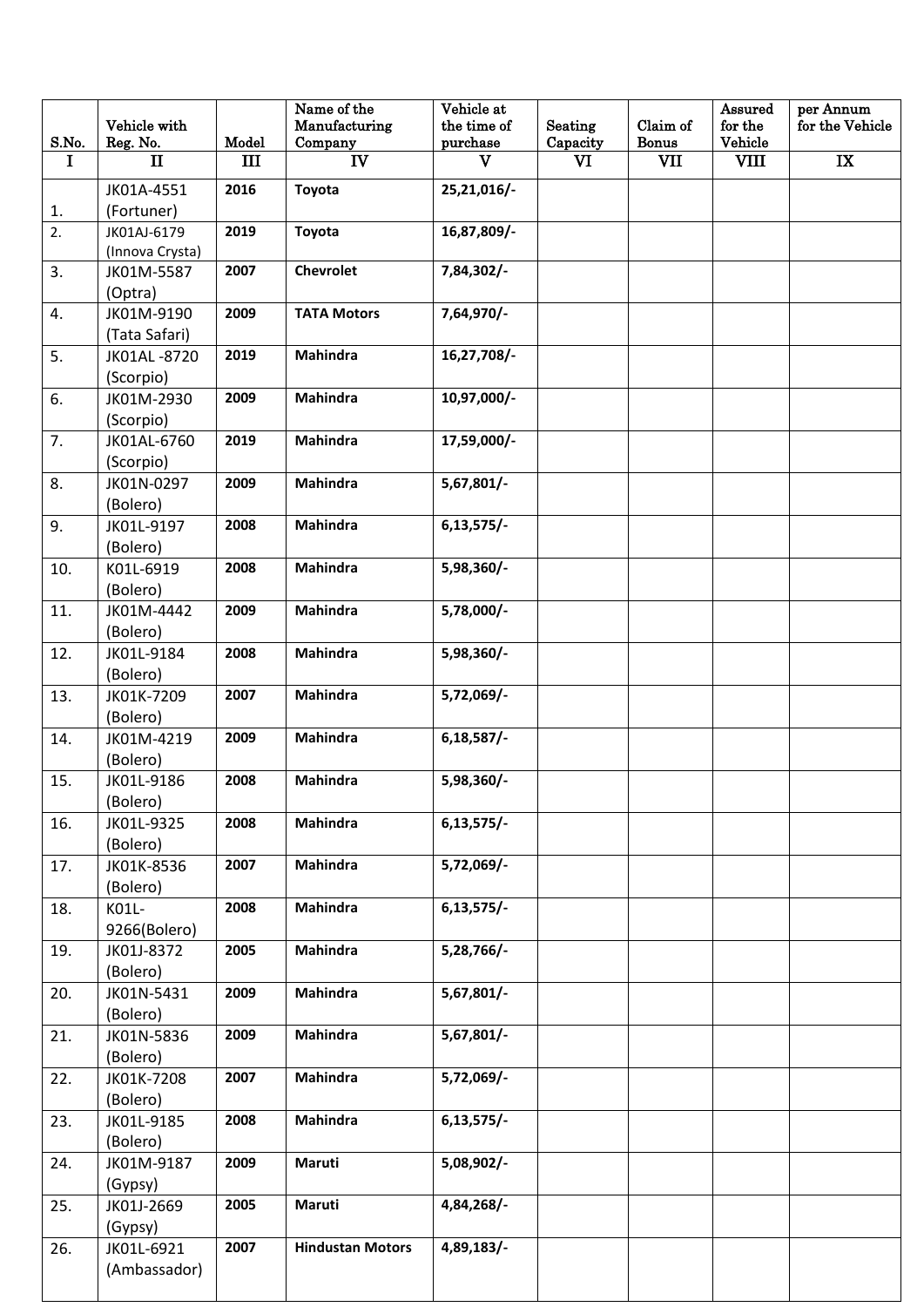| 27. | JK01M-4182<br>(Ambassador<br>Car)  | 2009 | <b>Hindustan Motors</b> | 5,33,151/     |           |  |  |
|-----|------------------------------------|------|-------------------------|---------------|-----------|--|--|
| 28. | JK01M-7065<br>(Ambassador<br>Car)  | 2009 | <b>Hindustan Motors</b> | $5,17,212/-$  |           |  |  |
| 29. | JK01M-7067<br>(Ambassador<br>Car)  | 2009 | <b>Hindustan Motors</b> | $5,17,212/-$  |           |  |  |
| 30. | JK02AJ-0924<br>(Ambassador<br>Car) | 2010 | <b>Hindustan Motors</b> | 5,36,432/-    |           |  |  |
| 31. | JK01K-9202                         | 2007 | Swaraj Mazda            | 9,72,103/     | $18 + 1$  |  |  |
| 32. | JK01K-0808                         | 2007 | Swaraj Mazda            | 8,75,356/-    | $26 + 1$  |  |  |
| 33. | JK01J-8618                         | 2005 | Swaraj Mazda            | 7,85,192/-    | $26 + 1$  |  |  |
| 34. | JK01J-8495                         | 2005 | Swaraj Mazda            | 7,85,192/-    | $26 + 1$  |  |  |
| 35. | JK01K-5903                         | 2007 | Swaraj Mazda            | $9,00,335/$ - | $32 + 1$  |  |  |
| 36. | JK01K-0705                         | 2006 | Swaraj Mazda            | 7,85,192/-    | $26 + 1$  |  |  |
| 37. | JK01AL-2471                        | 2019 | Swaraj Mazda            | 16,32,852/-   | $30 + 1$  |  |  |
| 38. | JK01N-8839                         | 2010 | Swaraj Mazda            | $9,75,000/-$  | $32 + 1$  |  |  |
| 39. | JK01P-0210                         | 2010 | Swaraj Mazda            | $9,75,000/-$  | $32 + 1$  |  |  |
| 40. | JK01R-2924                         | 2011 | Swaraj Mazda            | 11,60,000/-   | $40 + 1$  |  |  |
| 41. | JK01N-8840                         | 2010 | Swaraj Mazda            | $9,75,000/-$  | $32 + 1$  |  |  |
| 42. | JK01N-2375                         | 2008 | Swaraj Mazda            | $9,70,000/-$  | $28 + 1$  |  |  |
| 43. | JK01K-5960                         | 2007 | Swaraj Mazda            | $9,00,335/$ - | $32 + 1$  |  |  |
| 44. | JK01P-5987                         | 2010 | Swaraj Mazda            | $9,75,000/-$  | $32 + 1$  |  |  |
| 45. | JK01N-1248                         | 2009 | Swaraj Mazda            | 10,42,500/-   | $19 + 1$  |  |  |
| 46. | JK01P-8965                         | 2011 | Swaraj Mazda            | 10,55,890/-   | $32 + 1$  |  |  |
| 47. | JK01P-8962                         | 2011 | Swaraj Mazda            | 10,55,890/-   | $32 + 1$  |  |  |
| 48. | JK01H-9780<br>(Bus)                | 2004 | <b>TATA Motors</b>      | 7,57,580/-    | 32        |  |  |
| 49. | JK01H-9778<br>(Bus)                | 2004 | <b>TATA Motors</b>      | 7,57,580/-    | 32        |  |  |
| 50. | JK01N-5013<br>(Bus)                | 2008 | <b>TATA Motors</b>      | 10,50,000/-   | Ambulance |  |  |
| 51. | JK01N-6862                         | 2013 | <b>TATA Motors</b>      | 19,67,821/-   | 52        |  |  |
| 52  | (Bus)<br>JK01H-9781                | 2004 | <b>TATA Motors</b>      | 8,50,579/-    | $36 + 1$  |  |  |
| 53. | (Bus)<br>JK01H-9782<br>(Bus)       | 2004 | <b>TATA Motors</b>      | 8,50,579/-    | $36 + 1$  |  |  |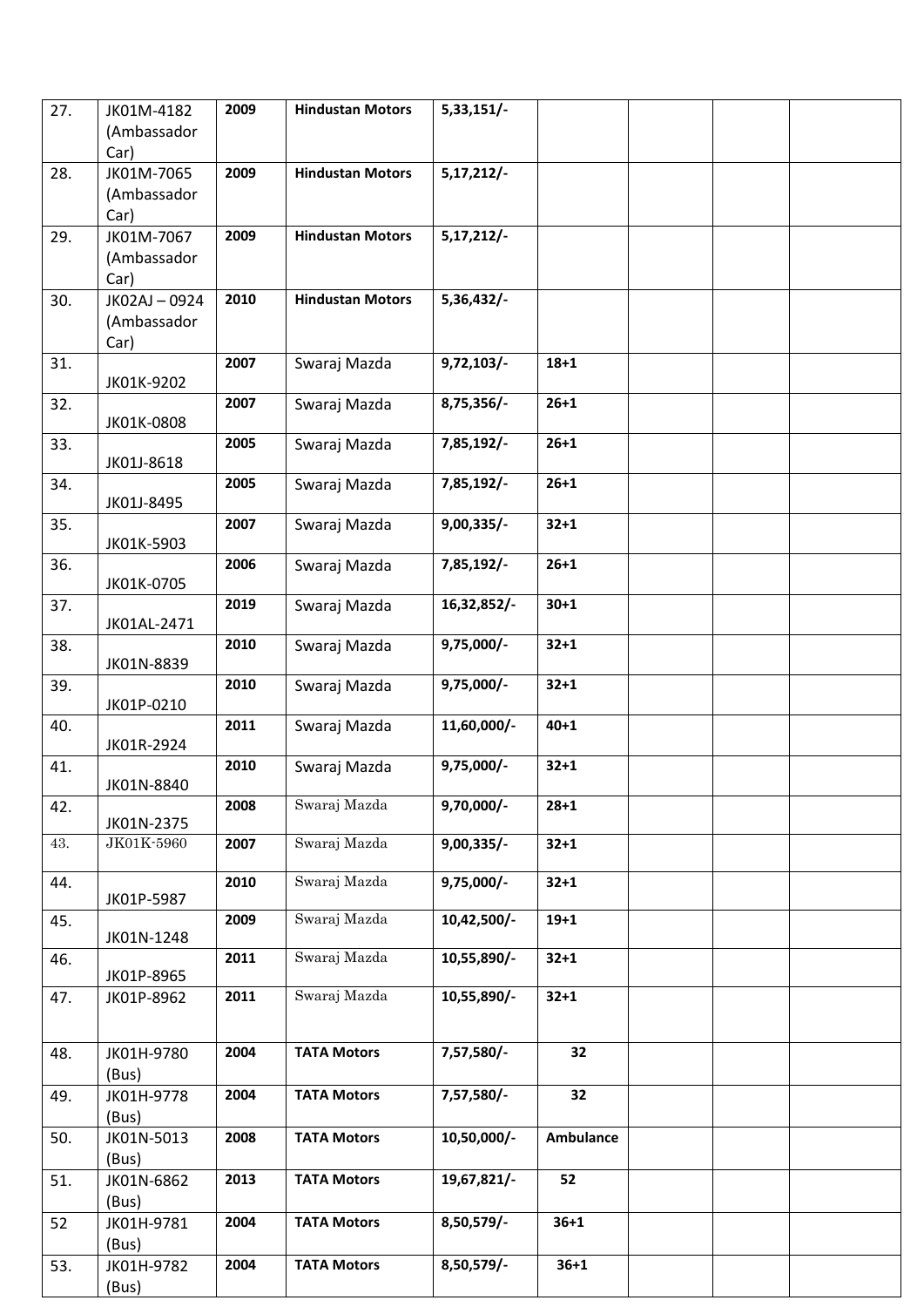| 54. | JK03G-4945<br>(Bus)                                         | 2018 | <b>TATA Motors</b> | 16,50,000/-   | $29 + 1$         |  |  |
|-----|-------------------------------------------------------------|------|--------------------|---------------|------------------|--|--|
| 55. | JK01M-5012<br>(Winger)                                      | 2008 | <b>TATA Motors</b> | 6,49,097/-    | $8 + 1$          |  |  |
| 56. | JK01AJ-3313 -<br>Winger,                                    | 2018 | <b>TATA</b>        | 10,39,000/-   | <b>Ambulance</b> |  |  |
|     | Ambulance)                                                  |      |                    |               |                  |  |  |
| 57. | JK01K-7223                                                  | 2007 | <b>TATA</b>        | 4,99,306/-    |                  |  |  |
|     | (Load Carrier)                                              |      |                    |               |                  |  |  |
| 58. | JK01K-7226<br>(Load Carrier with<br>Cabin)                  | 2007 | Swaraj Mazda       | 10,59,550/-   | $5+1$            |  |  |
| 59. | JK01AL-8091<br>(Mobile Load<br>Carrier 4×4<br>with Cabin))  | 2019 | <b>TATA Motors</b> | $9,93,237/$ - |                  |  |  |
| 60. | $JK01AL-8049$<br>(Mobile Load<br>Carrier 4×4<br>with Cabin) | 2019 | <b>TATA Motors</b> | 9,93,237/-    |                  |  |  |
| 61. | JK01AL-8015<br>(Mobile Load<br>Carrier)                     | 2019 | <b>TATA Motors</b> | 6,52,992/-    |                  |  |  |
| 62. | JK01AL-8009<br>(Mobile Load<br>Carrier)                     | 2019 | <b>TATA Motors</b> | 6,52,992/-    |                  |  |  |
| 63. | JK01M-9973                                                  | 2009 | Mahindra           | $3,21,000/-$  |                  |  |  |
|     | (Load carrier)                                              |      |                    |               |                  |  |  |
| 64. | JK01AD-1287                                                 | 2016 | Maruti             | $3,81,050/-$  |                  |  |  |
|     | (Eco Van)                                                   |      |                    |               |                  |  |  |
| 65. | JK01AF-1445<br>(Omni Van,                                   | 2017 | Maruti             | 3,11,763/     |                  |  |  |
|     | Ambulance)                                                  |      |                    |               |                  |  |  |
| 66. | JK01M-4466                                                  | 2008 | Chevrolet          | 8,43,146/-    |                  |  |  |
|     | (Taveera,                                                   |      |                    |               |                  |  |  |
|     | Ambulance)                                                  |      |                    |               |                  |  |  |
| 67. | JK01M-9188                                                  | 2009 | <b>Chevrolet</b>   | 7,50,951/-    |                  |  |  |
| 68. | (Taveera)<br>JK01M-9189                                     | 2009 | <b>Chevrolet</b>   | $7,54,401/-$  |                  |  |  |
|     | (Taveera)                                                   |      |                    |               |                  |  |  |
| 69. | JK01M-3199                                                  | 2009 | <b>Chevrolet</b>   | 7,54,401/     |                  |  |  |
|     | (Taveera)                                                   |      |                    |               |                  |  |  |
| 70. | JK01P-7804                                                  | 2010 | <b>TOYOTA</b>      | 8,75,003/-    |                  |  |  |
|     | (Innova)                                                    |      |                    |               |                  |  |  |
| 71. | JK05H-5289                                                  | 2019 | Maruti             | $4,13,000/-$  |                  |  |  |
|     | (Eco-Van)                                                   |      |                    |               |                  |  |  |
|     | 2019                                                        |      |                    |               |                  |  |  |
| 72. | JK01T-4497-                                                 | 2012 | Maruti             | 3,94,097/-    |                  |  |  |
|     | Eco-Van                                                     |      |                    |               |                  |  |  |
| 73. | 0747<br>JK01K-                                              | 2004 | <b>TATA</b>        | 3,84,319/-    |                  |  |  |
|     | (Sumo)<br>JK01J-<br>4818                                    | 2006 | <b>TATA</b>        | 4,02,764/-    |                  |  |  |
| 74. | (Pickup Van                                                 |      |                    |               |                  |  |  |
| 75. | JK01T-0593                                                  | 2012 | <b>TATA</b>        | 14,56,494/-   |                  |  |  |
|     | (Tipper)                                                    |      |                    |               |                  |  |  |
| 76. | K01AJ-3916                                                  | 2019 | <b>TATA</b>        | 5,02,447/     |                  |  |  |
|     | Hopper                                                      |      |                    |               |                  |  |  |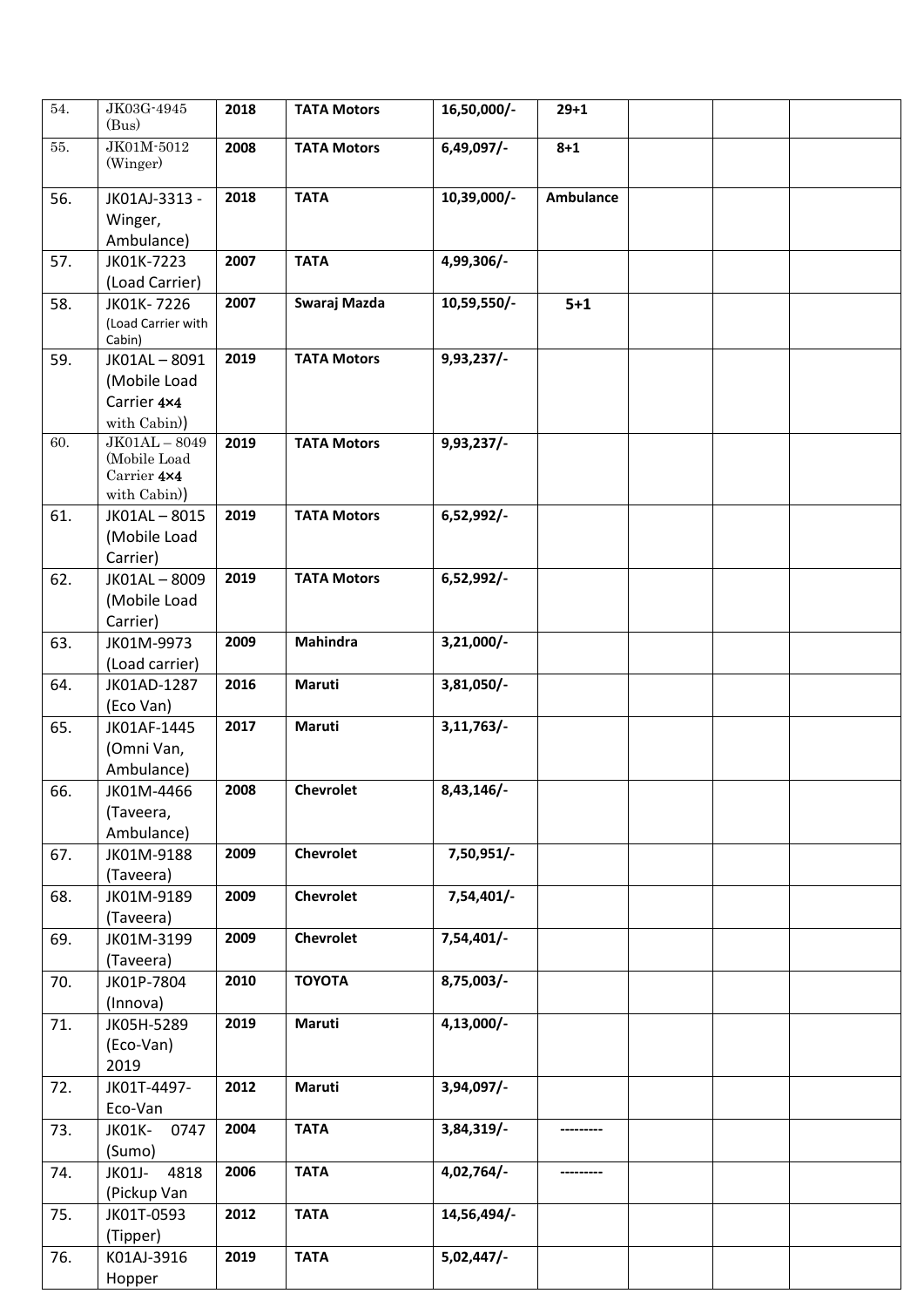|     | (Tipper)      |      |                     |              |          |  |  |
|-----|---------------|------|---------------------|--------------|----------|--|--|
| 77. | JK01AB-7346   | 2016 | <b>FORCE Motors</b> | $9,12,000/-$ | $17 + 1$ |  |  |
|     | (Tempo        |      |                     |              |          |  |  |
|     | Traveller)    |      |                     |              |          |  |  |
| 78. | JK01AB-7368   | 2016 | <b>FORCE Motors</b> | $9,12,000/-$ | $17 + 1$ |  |  |
|     | (Tempo        |      |                     |              |          |  |  |
|     | Traveller)    |      |                     |              |          |  |  |
| 79. | JK03F-4271    | 2016 | <b>TATA</b>         | 16,50,000/-  | $28 + 1$ |  |  |
|     | (L.P. 407)    |      |                     |              |          |  |  |
| 80. | JK03F-4272    | 2016 | <b>TATA</b>         | 16,50,000/-  | $28 + 1$ |  |  |
|     | (L.P.407)     |      |                     |              |          |  |  |
| 81. | JK01Q-1368    | 2011 | <b>Hero Honda</b>   | 43,500/-     |          |  |  |
|     | (Motor Cycle) |      |                     |              |          |  |  |
| 82. | JK01T-4497-   | 2012 | Maruti              | $3,75,000/-$ |          |  |  |
|     | Eco-Van       |      |                     |              |          |  |  |
| 83. |               | 2018 | Swaraj Mazda        | 13,50,000/-  | $32 + 1$ |  |  |
|     | JK01AK-3923   |      |                     |              |          |  |  |
| 84. | MAT506522JF   | 2018 | <b>TATA</b>         | 16,50,000/-  | $32 + 1$ |  |  |
|     | A00017        |      |                     |              |          |  |  |